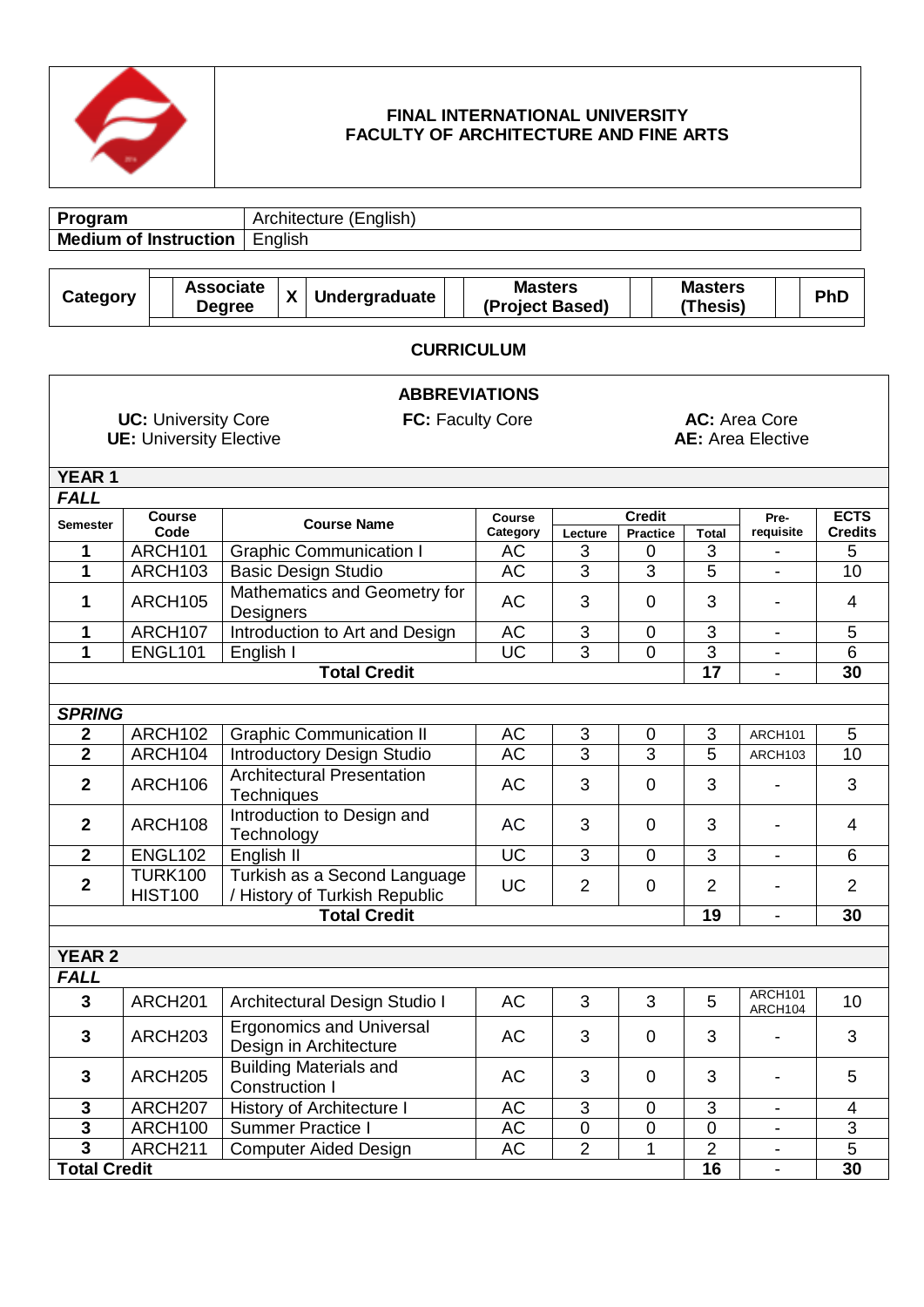| <b>SPRING</b>                 | <b>YEAR 2 continued</b> |                                                                     |               |                |                           |                         |                                                                                                                       |                 |
|-------------------------------|-------------------------|---------------------------------------------------------------------|---------------|----------------|---------------------------|-------------------------|-----------------------------------------------------------------------------------------------------------------------|-----------------|
|                               | <b>Course</b>           |                                                                     | <b>Course</b> |                | <b>Credit</b>             |                         | Pre-                                                                                                                  | <b>ECTS</b>     |
| Semester                      | Code                    | <b>Course Name</b>                                                  | Category      | Lecture        | <b>Practice</b>           | <b>Total</b>            | requisite                                                                                                             | <b>Credits</b>  |
| $\overline{\mathbf{4}}$       | ARCH <sub>202</sub>     | Architectural Design Studio II                                      | AC            | 3              | 3                         | ARCH102<br>5<br>ARCH201 |                                                                                                                       |                 |
| $\overline{\mathbf{4}}$       | ARCH204                 | <b>Tectonics of Structure System</b>                                | <b>AC</b>     | $\overline{3}$ | $\overline{0}$            | 3                       |                                                                                                                       | $\overline{5}$  |
| 4                             | ARCH206                 | <b>Building Materials and</b><br><b>Construction II</b>             | <b>AC</b>     | 3              | 0                         | 3                       | ARCH205                                                                                                               | 5               |
| 4                             | ARCH208                 | History of Architecture II                                          | <b>AC</b>     | 3              | $\overline{0}$            | 3                       | $\overline{\phantom{a}}$                                                                                              | 3               |
| 4                             | ARCH209                 | <b>Ecological Issues and Building</b><br>Design                     | <b>AC</b>     | 3              | $\overline{0}$            | 3                       |                                                                                                                       | 3               |
| 4                             | AE-01                   | Area Elective I                                                     | <b>AE</b>     | $\overline{3}$ | $\mathbf 0$               | 3                       | $\blacksquare$                                                                                                        | 4               |
| <b>Total Credit</b>           |                         |                                                                     |               |                |                           | 20                      | $\blacksquare$                                                                                                        | 30              |
|                               |                         |                                                                     |               |                |                           |                         |                                                                                                                       |                 |
| <b>YEAR 3</b>                 |                         |                                                                     |               |                |                           |                         |                                                                                                                       |                 |
| <b>FALL</b>                   |                         |                                                                     |               |                |                           |                         |                                                                                                                       |                 |
| 5                             | ARCH301                 | Architectural Design Studio III                                     | <b>AC</b>     | 3              | 3                         | 5                       | ARCH202                                                                                                               | 10              |
| 5                             | ARCH303                 | Principles and Approaches to<br><b>Conservation and Restoration</b> | <b>AC</b>     | 3              | $\overline{0}$            | 3                       |                                                                                                                       | 4               |
| $5\phantom{1}$                | ARCH305                 | <b>Environment Conscious</b><br><b>Building Design</b>              | <b>AC</b>     | 3              | $\overline{0}$            | 3                       |                                                                                                                       | $\overline{4}$  |
| 5                             | ARCH307                 | <b>Building Materials and</b><br><b>Construction III</b>            | AC            | 3              | $\mathbf 0$               | 3                       | ARCH206                                                                                                               | 4               |
| $\overline{\mathbf{5}}$       | ARCH <sub>200</sub>     | Summer Practice II -<br><b>Construction Site</b>                    | <b>AC</b>     | $\mathbf 0$    | $\overline{0}$            | 0                       | 3<br>ARCH100                                                                                                          |                 |
| 5                             | AE-02                   | Area Elective II                                                    | AE            | 3              | $\overline{0}$            | 3                       |                                                                                                                       | 4               |
|                               |                         | <b>Total Credit</b>                                                 |               |                |                           | $\overline{17}$         |                                                                                                                       | $\overline{29}$ |
| <b>SPRING</b>                 |                         |                                                                     |               |                |                           |                         |                                                                                                                       |                 |
| 6                             | ARCH302                 | Architectural Design Studio IV                                      | AC            | $\sqrt{3}$     | $\ensuremath{\mathsf{3}}$ | 5                       | <b>ARCH301</b>                                                                                                        | 10              |
| $\overline{6}$                | ARCH304                 | Introduction to Urban Design                                        | <b>AC</b>     | $\overline{4}$ | $\overline{0}$            | $\overline{4}$          |                                                                                                                       | 5               |
| 6                             | ARCH306                 | Sensory Architecture: Light<br>and Sound                            | <b>AC</b>     | 3              | $\mathbf 0$               | 3                       |                                                                                                                       | $\overline{4}$  |
| 6                             | ARCH308                 | <b>Advanced Computer</b><br>Applications                            | AC            | $\overline{2}$ | $\mathbf 1$               | $\overline{2}$          | ARCH211                                                                                                               | $\overline{4}$  |
| 6                             | AE-03                   | Area Elective III                                                   | AE            | 3              | 0                         | 3                       | $\blacksquare$                                                                                                        | 4               |
| $\overline{6}$                | AE-04                   | Area Elective IV                                                    | <b>AE</b>     | $\overline{3}$ | $\overline{0}$            | $\overline{3}$          |                                                                                                                       | $\overline{4}$  |
|                               |                         | <b>Total Credit</b>                                                 |               |                |                           | 20                      |                                                                                                                       | 31              |
|                               |                         |                                                                     |               |                |                           |                         |                                                                                                                       |                 |
| <b>YEAR 4</b>                 |                         |                                                                     |               |                |                           |                         |                                                                                                                       |                 |
| <b>FALL</b><br>$\overline{7}$ | ARCH401                 | Architectural Design Studio V                                       | <b>AC</b>     | 3              | 3                         | 5                       | ARCH102<br>ARCH105<br>ARCH106<br>ARCH107<br>ARCH108<br>ARCH203<br>ARCH204<br>ARCH209<br>ARCH302<br>ARCH305<br>ARCH307 | 10              |
| $\overline{\mathbf{z}}$       | ARCH403                 | Professional Issues in<br>Architecture                              | <b>AC</b>     | 3              | $\overline{0}$            | 3                       |                                                                                                                       | 4               |
| $\overline{7}$                | ARCH405                 | <b>Research Methods</b>                                             | AC            | 3              | $\overline{0}$            | 3                       | $\blacksquare$                                                                                                        | 4               |
| $\overline{7}$                | ARCH407                 | <b>Working Drawings</b>                                             | <b>AC</b>     | $\overline{3}$ | $\overline{0}$            | 3                       |                                                                                                                       | $\overline{5}$  |
| $\overline{7}$                | ARCH300                 | Summer Practice III -<br><b>Architectural Office</b>                | AC            | $\mathbf 0$    | 0                         | $\overline{0}$          | ARCH100                                                                                                               | 3               |
| $\overline{7}$                | AE-05                   | Area Elective V                                                     | AE            | 3              | $\mathbf 0$               | 3                       | $\overline{\phantom{a}}$                                                                                              | 4               |
|                               | <b>Total Credit</b>     |                                                                     |               |                |                           | 17                      | $\sim$                                                                                                                | 30              |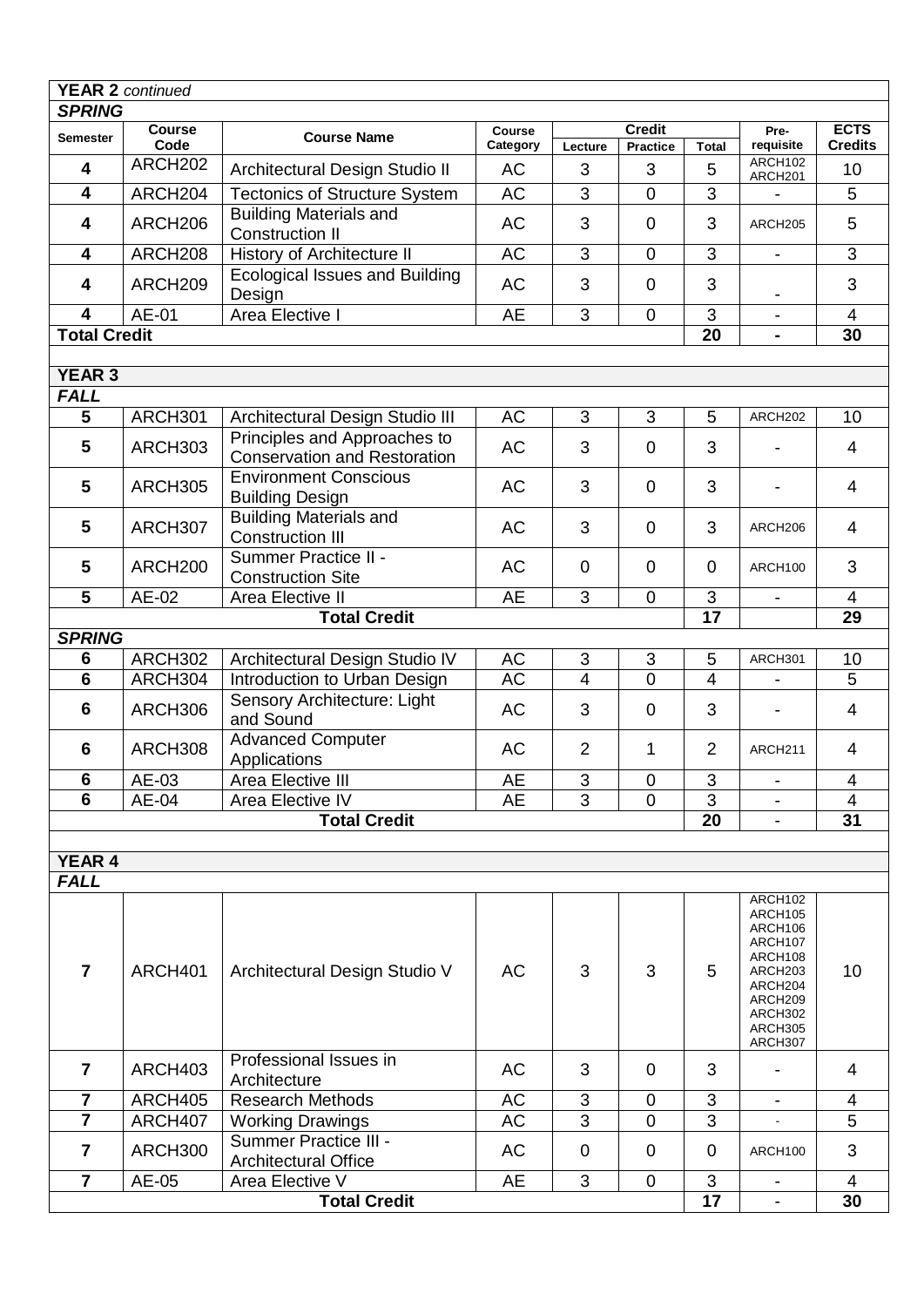|                 | <b>YEAR 4</b> continued           |                                                                            |          |         |                 |              |                    |                |  |
|-----------------|-----------------------------------|----------------------------------------------------------------------------|----------|---------|-----------------|--------------|--------------------|----------------|--|
|                 | <b>SPRING</b>                     |                                                                            |          |         |                 |              |                    |                |  |
| <b>Semester</b> | <b>Course</b>                     | <b>Course Name</b>                                                         | Course   |         | <b>Credit</b>   |              | Pre-               | <b>ECTS</b>    |  |
|                 | Code                              |                                                                            | Category | Lecture | <b>Practice</b> | <b>Total</b> | requisite          | <b>Credits</b> |  |
| 8               | ARCH402                           | Architectural Design Studio VI                                             | AC.      | 3       | 3               | 5            | ARCH401<br>ARCH405 | 17             |  |
| 8               | ARCH404                           | <b>Construction Management and</b><br>Economical Issues in<br>Architecture | AC.      | 3       | 0               | 3            |                    | 5              |  |
| 8               | AE-06                             | Area Elective VI                                                           | AE       | 3       | 0               | 3            |                    | 4              |  |
| 8               | <b>Area Elective VII</b><br>AE-07 |                                                                            |          | 3       | 0               | 3            |                    | 4              |  |
|                 | <b>Total Credit</b><br>30<br>14   |                                                                            |          |         |                 |              |                    |                |  |

# **AREA ELECTIVE COURSES**

|     | <b>Course</b>       |                                             | <b>ECTS</b> |                 |              |                |
|-----|---------------------|---------------------------------------------|-------------|-----------------|--------------|----------------|
|     | Code                | <b>Course Name</b>                          | Lecture     | <b>Practice</b> | Total        | <b>Credits</b> |
| 1.  | ARCH <sub>210</sub> | Art and Ideas in Landscape Architecture     | 3           | 0               | 3            | 4              |
| 2.  | ARCH <sub>212</sub> | <b>Reading Architectural Texts</b>          | 3           | $\Omega$        | $\mathbf{3}$ | 4              |
| 3.  | <b>ARCH 213</b>     | <b>Interior Design for Architects</b>       |             |                 |              |                |
| 3.  | ARCH309             | Evolutionary Thinking and the Potentials of | 3           | $\Omega$        | 3            | 4              |
|     |                     | Environment                                 |             |                 |              |                |
| 4.  | ARCH310             | Vernacular Architecture                     | 3           | 0               | $\mathbf{3}$ | 4              |
| 5.  | ARCH311             | Cinematographic Perception and Architecture | 3           | 0               | 3            | 4              |
| 6.  | ARCH312             | <b>Tectonic Translations</b>                | 3           | 0               | 3            | 4              |
| 7.  | ARCH313             | The Architecture Imagination                | 3           | 0               | 3            | 4              |
| 8.  | ARCH406             | <b>Emerging Architecture</b>                | 3           | 0               | 3            | 4              |
| 9.  | ARCH408             | Topics in Computation and Architecture      | 3           | 0               | $\mathbf{3}$ | 4              |
| 10. | ARCH409             | <b>Construction Project Management</b>      | 3           | 0               | 3            | 4              |
| 11. | ARCH411             | History of Urban Image<br>3                 |             | 0               | 3            | 4              |
| 12. | ARCH412             | <b>Introduction to Smart Cities</b>         | 3           | 0               | 3            | 4              |

# **COURSE BREAKDOWN**

|                           |    |                                    |                    |    |               |    | <b>Total</b>  |    |                               |
|---------------------------|----|------------------------------------|--------------------|----|---------------|----|---------------|----|-------------------------------|
|                           |    |                                    |                    |    | <b>Number</b> |    | <b>Credit</b> |    | <b>ECTS</b><br><b>Credits</b> |
|                           |    |                                    | <b>All Courses</b> |    | 48            |    | 140           |    | 240                           |
|                           |    | <b>University Core Courses</b>     |                    |    | 3             |    | 8             |    | 14                            |
|                           |    | <b>Faculty Core Courses</b>        |                    |    | $\Omega$      |    | 0             |    | 0                             |
|                           |    | <b>Area Core Courses</b>           |                    |    | 35            |    | 111           |    | 189                           |
|                           |    | <b>Area Elective Courses</b>       |                    |    |               | 21 |               |    | 28                            |
|                           |    | <b>University Elective Courses</b> |                    |    | 0             |    | 0             |    | 0                             |
|                           |    | <b>Summer Internship</b>           |                    |    | 3             |    | 0             |    | 9                             |
|                           |    |                                    |                    |    |               |    |               |    |                               |
| <b>Semester</b>           |    | $\mathbf{2}$                       | 3                  | 4  | 5             | 6  |               | 8  | Average                       |
| <b>Number of courses</b>  | 5  | 6                                  | 6                  | 6  | 6             | 6  | 6             | 4  | 5.625                         |
| <b>Total credits</b>      | 17 | 19                                 | 16                 | 20 | 17            | 20 | 17            | 14 | 17.5                          |
| <b>Total ECTS Credits</b> | 30 | 30                                 | 30                 | 30 | 29            | 31 | 30            | 30 | 30                            |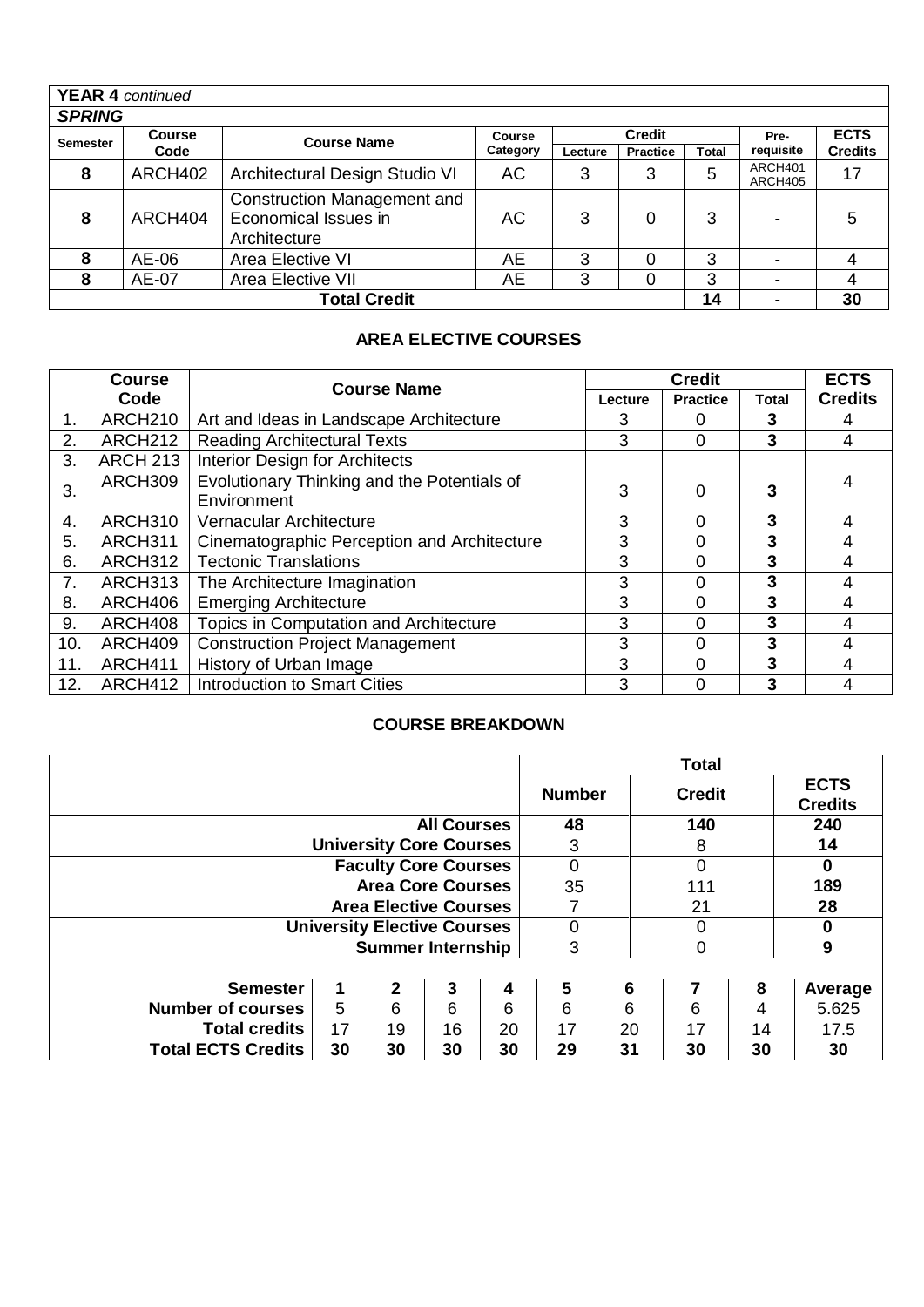# **COURSE DESCRIPTIONS / SYNOPSES**

|  | Course code: ARCH101   Course title: Graphic Communication I                                                                                                                           |
|--|----------------------------------------------------------------------------------------------------------------------------------------------------------------------------------------|
|  | This course aims to develop basic skills in graphic expression. It looks both at tools of graphic                                                                                      |
|  | communication and principles, underpinning orthographic, axonometric, and perspective drawing, and<br>provides an introduction to a variety of different graphic presentation methods. |

|  | Course code: ARCH103   Course title: Basic Design Studio                                                                                                                                                           |
|--|--------------------------------------------------------------------------------------------------------------------------------------------------------------------------------------------------------------------|
|  | This course aims to furnish students with the creative and critical skills required in architectural design.<br>Through a series of design exercises, students explore shapes, forms, figures, colors, textures, I |
|  | materials, scales, and space, and in this way develop their own visual vocabulary and an understanding<br>of the value of both product and process in the design studio.                                           |

| 3. Course code: ARCH105   Course title: Mathematic and Geometry for Designers                           |
|---------------------------------------------------------------------------------------------------------|
| A solid understanding of geometry and mathematics is vital for accurate communication of design         |
| ideas. The main aim of this course is thus to explore the relationship of mathematics and geometry with |
| architecture through study of size, shape, relative position of figures in space, and measurement.      |
|                                                                                                         |

|                                                                                                              | Course code: ARCH107   Course title: Introduction to Art And Design                                  |  |  |  |  |
|--------------------------------------------------------------------------------------------------------------|------------------------------------------------------------------------------------------------------|--|--|--|--|
|                                                                                                              | This course aims to equip students with an understanding of the concepts and vocabulary of design in |  |  |  |  |
| related disciplines. It explores definitions of design, its vocabulary, elements, principles, organizational |                                                                                                      |  |  |  |  |
| aspects and design processes.                                                                                |                                                                                                      |  |  |  |  |

# **5. Course code: ENGL101 Course title: English I** This is a first-semester EAP course for freshman students, and it focuses on developing both receptive and productive skills as well as the study skills required for university-level coursework.

## **6. Course code: ARCH102 Course title: Graphic Communication II** This course aims to further develop skills in graphic expression. In addition to more in-depth study of those aspects of design included in Graphic Communication I, the course will introduce advanced graphic communication techniques, D drawing, drawing conventions in different design branches, and presentation techniques.

## **7. Course code: ARCH104 Course title: Introductory Design Studio**

This second semester design studio course further develops the skills introduced in ARCH103. Compositions, compilations, arrangements and re-arrangements are explored with reference to both the human and spatial design process. Through three-dimensional physical model-making students develop an understanding of the role of surfaces, solids, and voids in making spaces. The course emphasizes the design process, three dimensional forms, space, function, material, structure, the role of context, the human dimension and scale and the transition from abstract to concrete.

| 8. Course code: ARCH106 Course title: Architectural Presentation Techniques                      |  |  |  |  |
|--------------------------------------------------------------------------------------------------|--|--|--|--|
| Basic drawing techniques of various kinds essential for architectural studies and presentations. |  |  |  |  |
| Concepts of scale, materials, and technique.                                                     |  |  |  |  |

## **9. Course code: ARCH108 Course title: Introduction to Design and Technology** This includes the history of design technology, structural logic, form, structure and material, sustainable and innovative aspects of design technology; the study of the relationship between structures and relevant basic technologies and related vocabulary. Topics include; design factors, effective loads and forces, materials and design technologies in history, structure and design technology, contemporary structures, definition of building and building elements, sustainability, innovative thinking. The course ultimately aims to help students turn their designs into reality through creative and imaginative activity.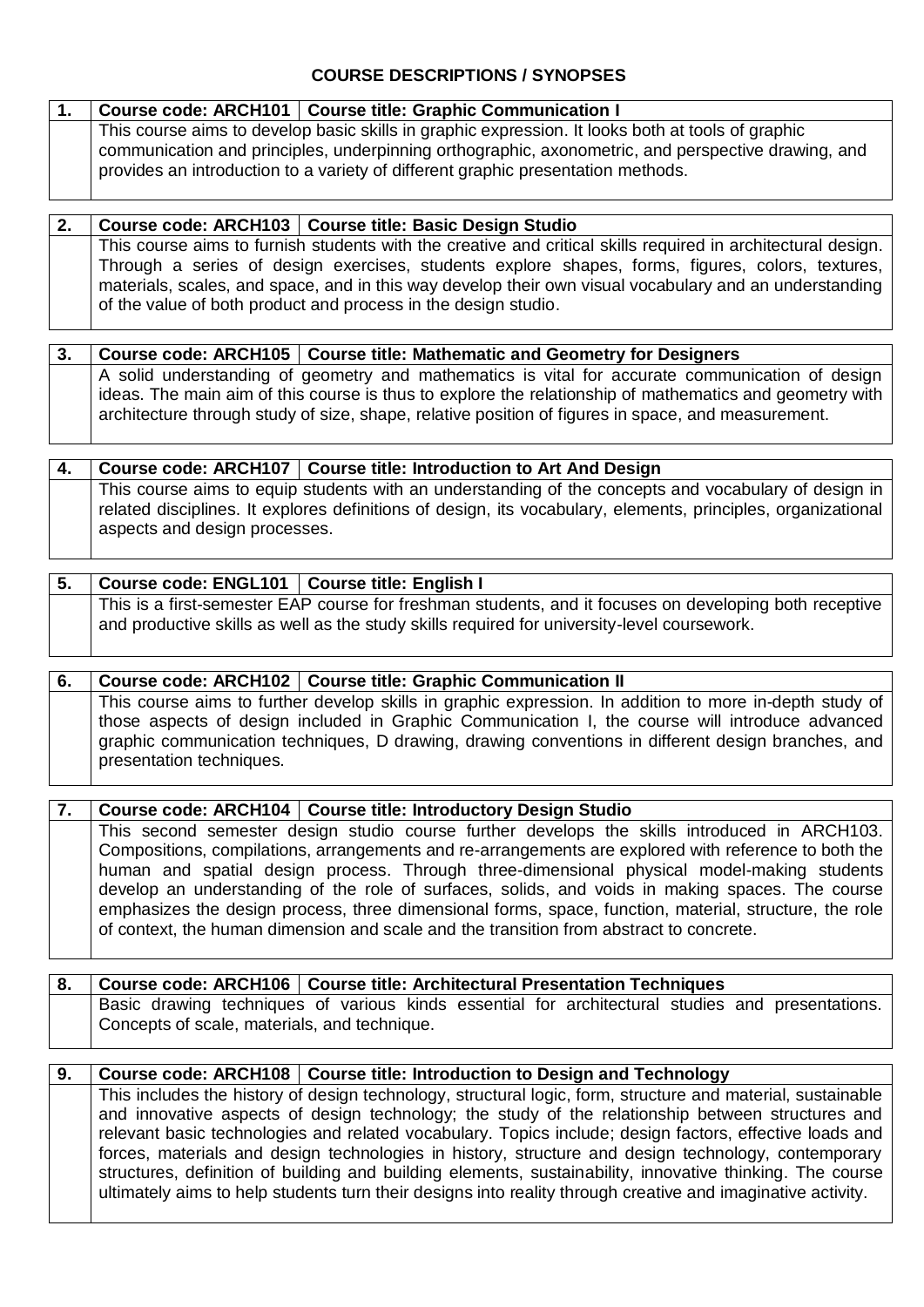# **10. Course code: ENGL102 Course title: English II**

This course is a continuation of ENGL101 – English I. It involves further development of students' EAP oral and written communication skills as well as further development of the study skills essential to success at this level.

|  | 11a.   Course code: HIST100   Course title: History of Turkish Republic                          |
|--|--------------------------------------------------------------------------------------------------|
|  | This course is designed to provide Turkish-speaking students enrolled in English-medium programs |
|  | with a brief historical account of the Republic of Turkey.                                       |

|  | $\mid$ 11b. $\mid$ Course code: TURK100 $\mid$ Course title: Turkish as a Second Language         |
|--|---------------------------------------------------------------------------------------------------|
|  | This course is designed to provide international students with the basic lexis and grammar of the |
|  | Turkish language and to develop basic receptive and productive skills in Turkish.                 |

| 12. |                        | Course code: ARCH201   Course title: Architectural Design Studio I                                           |
|-----|------------------------|--------------------------------------------------------------------------------------------------------------|
|     |                        | This course aims to teach the student by means of a project of his/her own design that will be produced      |
|     |                        | with an emphasis on the overall architectural design process including site, literature survey, functional   |
|     |                        | diagrams, and program concepts, and considering human and social factors with minimum structural             |
|     |                        | input so as not to limit the creativity of students. The course will also teach skills for the evaluation of |
|     | academia and research. | concepts of space and help promote systematic thinking. Academic integrity and ethical issues in             |

|  | 13. Course code: ARCH203   Course title: Ergonomics and Universal Design in Architecture              |
|--|-------------------------------------------------------------------------------------------------------|
|  | In this course, students will learn about human factors ergonomics (HFE) and its implications for the |
|  | design process. Anthropometry and usage of this terminology in design is an important aspect of this  |
|  | course. Students will learn about the basic dimensions of body and the way these can be used in       |
|  | design, as well as about issues related to disability, universal design and human behaviors in space. |
|  | Ergonomics is a multi-disciplinary science, and a diverse range of subjects will be explored.         |

# **14. Course code: ARCH205 Course title: Building Materials and Construction I** This course is based on the tectonics of building and construction methods according to the systems approach (all types of masonry; brick, stone, timber with or without tie beams). It also serves as an introduction to basic types of skeletal structures, and includes a presentation of construction types and construction methods with examples considering building elements (wall, floor, roof, stairs, partitions) and building materials (metals, cement based, wood, natural stone, earth based, bitumen based, glass, polymers), and construction of possible cladding systems, to be used with these systems.

## **15. Course code: ARCH207 Course title: History of Architecture I**

This course explores the cultural and historical development of art and architecture from the era of early settlements and examples of monumental architecture in Mesopotamia, Egypt, Anatolia and the Mediterranean until the late Antique and Byzantine period. This will enable students to grasp the dynamics of architectural change as a part of other developments in the field of culture and society.

## **16. Course code: ARCH100 Course title: Summer Practice I**

The second year summer practice has three stages: The first step includes training to introduce CAD technologies (AutoCAD and SketchUp) in order for the students to develop skills in recent design and manufacturing software/hardware technology (3 days). In the second stage, students should attend a workshop/summer school or work for a civil society organization of their choice (10 days) and in the third stage, students should take part in an architectural excursion (5 days).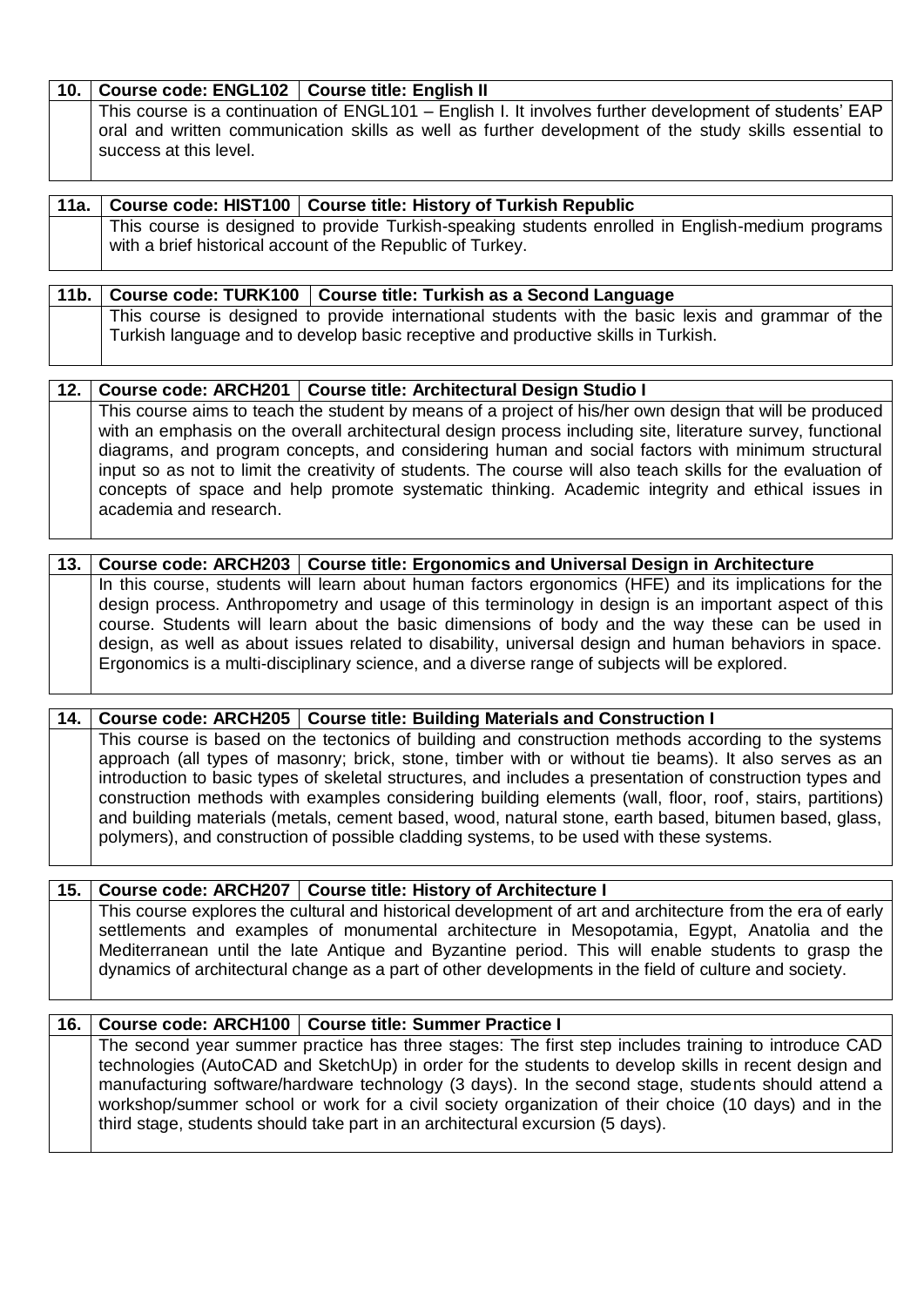| 17. Course code: ARCH211   Course title: Computer Aided Design                                           |
|----------------------------------------------------------------------------------------------------------|
| This course is an introduction to using Computer Aided Design (CAD) to design residential and            |
| commercial buildings. AutoCAD software, which is being used by architects for 2D drafting will be used   |
| in this course. Students will start with step-by-step instructions to solve a variety of drafting/design |
| problems and progress to a point where they can choose their own projects and solutions. Students will   |
| be taught basic CAD commands, tools, multi-view drawing, and dimensioning techniques.                    |
|                                                                                                          |

**18. Course code: ARCH202 Course title: Architectural Design Studio II** In addition to the concepts of body and space, which are dealt with during the first semester, the issues of context, physical environment and tectonics are discussed within the context of project work of midrange complexity.

|  | 19.   Course code: ARCH204   Course title: Tectonics of Structure System                                                                                                                                                                                                                                                                                                                                                       |
|--|--------------------------------------------------------------------------------------------------------------------------------------------------------------------------------------------------------------------------------------------------------------------------------------------------------------------------------------------------------------------------------------------------------------------------------|
|  | The course explores structural phenomena and their potential for architectural design. It will be based<br>on a revised reading of tectonics as large scale phenomena related to the geometric logic of the inner<br>force flow and the exploration of building structures as means of architectural expression in "Flexural"<br>and "Resistant" Structure systems. Theoretical issues will be investigated through studies of |
|  | contemporary architecture and the role of building structures in the design. Structural behavior, form,<br>methods of construction, tectonics and their inter-relationships are also considered. An in-depth<br>understanding of the relationship between structural form and behavior is the main aim of this course.                                                                                                         |

|                                                                                                          | 20.   Course code: ARCH206   Course title: Building Materials and Construction II                         |
|----------------------------------------------------------------------------------------------------------|-----------------------------------------------------------------------------------------------------------|
|                                                                                                          | This course provides students with the knowledge and skills required for wide span roof structures        |
|                                                                                                          | (folded plate, space frame, membranes, dome, truss systems etc.) in macro scale and staircases,           |
|                                                                                                          | windows, doors with their own detailing in micro scale. All kinds of possible construction methods with   |
|                                                                                                          | special finishing details will be examined. The integration of building elements through practices such   |
| as external wall systems, window and door systems, floor systems (ground, intermediate and exposed-      |                                                                                                           |
| soffit floors, suspended ceilings, raised floors), vertical circulation systems (ramps and stairs), roof |                                                                                                           |
|                                                                                                          | systems (flat and sloped roofs) and partition systems (fixed and moveable partitions), will also be       |
|                                                                                                          | discussed. Also examined are; the design of building element systems within the framework of              |
|                                                                                                          | constructional design requirements, the integration of building element systems in line with the holistic |
|                                                                                                          | approach and the performance of building materials in buildings.                                          |
|                                                                                                          |                                                                                                           |

| 21.1 | Course code: ARCH208   Course title: History of Architecture II                                                                                                                                                                            |
|------|--------------------------------------------------------------------------------------------------------------------------------------------------------------------------------------------------------------------------------------------|
|      | This course surveys modern architecture from the end of the 18th century to the present. The aim is to<br>provide a historical understanding of the period, and to develop a framework to evaluate contemporary<br>issues in architecture. |

|                     | 22.   Course code: ARCH209   Course title: Ecological Issues and Building Design                           |
|---------------------|------------------------------------------------------------------------------------------------------------|
|                     | This course is an introduction to the theory and practice of ecological approaches to architectural        |
|                     | design. Historical and theoretical frameworks for ecological design thinking are presented with a focus    |
|                     | on basic ecological design principles and concepts in micro and macro scale, which is going to focus on    |
|                     | the small scale (buildings) and the larger scale (urban patterns). The course also aims to raise the       |
|                     | environmental issues of major significance today, specifically in relation to land, water, air, energy and |
| material resources. |                                                                                                            |

# **23. Course code: ARCH210 Course title: Art and Ideas in Landscape Architecture** This course aims to introduce the profession of landscape architecture, a profession defined as an art and science of planning or designing on the land, arranging and creating spaces and objects in a landscape for human use.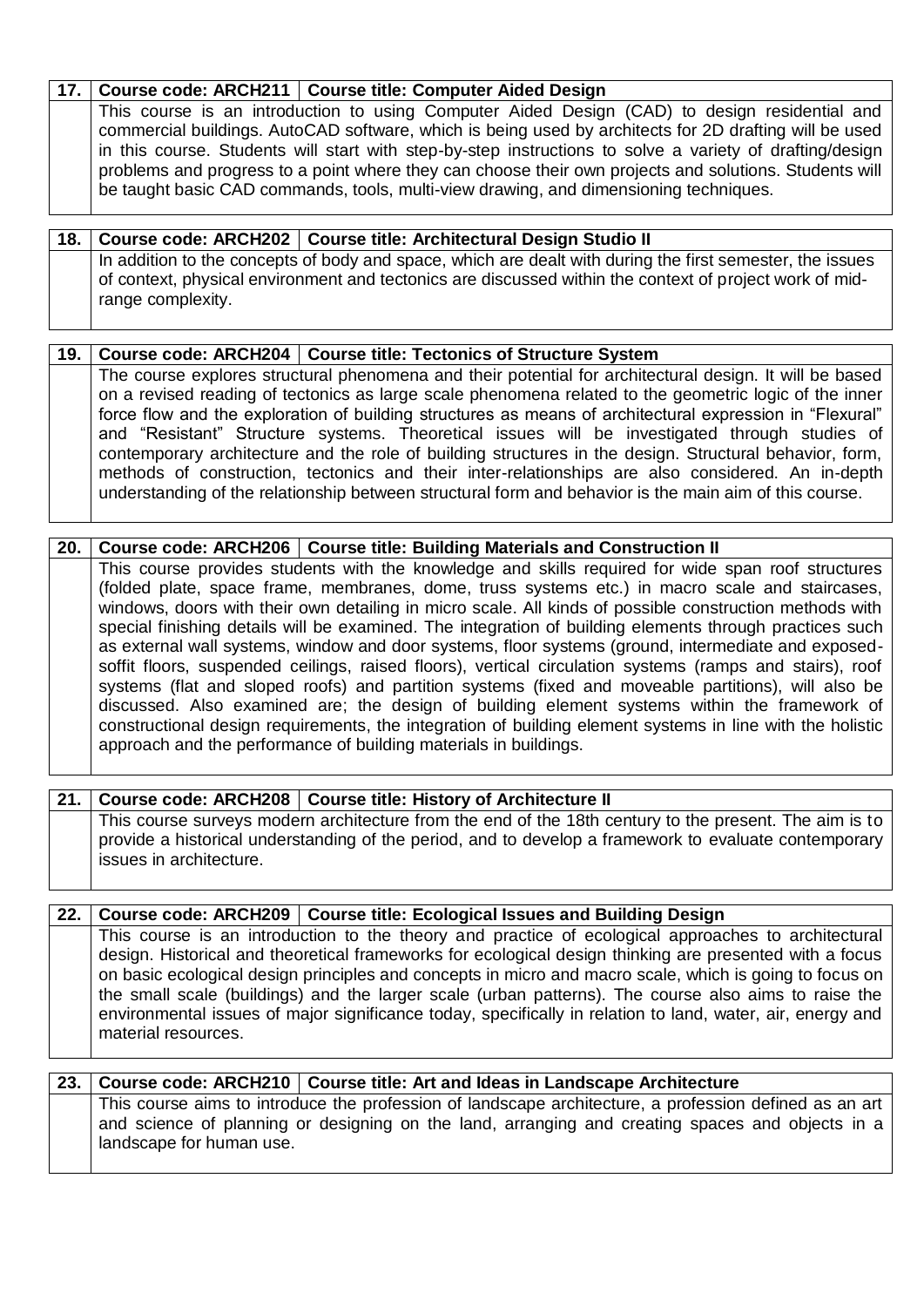|                                      | 24. Course code: ARCH301   Course title: Architectural Design Studio III                              |
|--------------------------------------|-------------------------------------------------------------------------------------------------------|
|                                      | Architectural design is studied as an urban context intervention with consideration if a number of    |
| public building in an urban setting. | different urban problems. In this course, and based on this context, students develop a project for a |

|  | 25. Course code: ARCH303   Course title: Principles and Approaches of Conservation and                                                                                                                                                                                                                                                                                                                     |
|--|------------------------------------------------------------------------------------------------------------------------------------------------------------------------------------------------------------------------------------------------------------------------------------------------------------------------------------------------------------------------------------------------------------|
|  | <b>Restoration</b>                                                                                                                                                                                                                                                                                                                                                                                         |
|  | The course offers students awareness of different approaches to conservation and restoration of<br>cultural heritage over time, and how these have led to the modern theory of conservation and the<br>international conservation doctrine. Topics include cultural heritage, measured drawing techniques;<br>concepts of conservation, preservation, revitalization, restoration; restoration techniques. |

|  | 26. Course code: ARCH305   Course title: Environment Conscious Building Design                                                                                                                        |
|--|-------------------------------------------------------------------------------------------------------------------------------------------------------------------------------------------------------|
|  | This course mainly concerns climate and climatic elements as environmental factors influencing  <br>architectural design. The course considers basic climatic regions and climate responsive building |
|  | design, thermal characteristics of building materials, bio climatic chart analysis, environmentally<br>sustainable building, materials, ventilation, HVAC systems, and sanitary installations.        |

#### **27. Course code: ARCH307 Course title: Building Materials And Construction III** This course includes such topics as industrialized and prefabricated building techniques (Tunnel formwork, skeleton, panel, modular construction systems), building envelopes (structural, nonstructural facades, classification of facades according to the materials) and their construction characteristics. Construction methods for these structures and examples of these types of buildings are examined in detail. The course mainly addresses advanced construction techniques and advanced structural systems. Problems associated with industrialized building techniques and advanced structural systems will also be surveyed. Special emphasis will be given to structural systems of architectural design; tunnel formwork, skeleton, panel and modular construction systems; facades of glass, multilayer glass, metal, concrete, brick, natural stone and system detailing.

## **28. Course code: ARCH200 Course title: Summer Practice II - Construction Site** The third year summer practice aims to introduce building technologies to the students as well as acquire skills in recent design software/hardware technology. Students will be working at a construction site for at least 14 days in order to acquire experience in construction procedures and recent construction management applications.

| 29.1 | Course code: ARCH309   Course title: Evolutionary Thinking and the Potentials of Environment                 |
|------|--------------------------------------------------------------------------------------------------------------|
|      | In this course, the aim is to give a basic information of evolution such as evolutionary thinking, evolution |
|      | of architecture, as well as to go into deeper understanding about environment and relations to human         |
|      | and the built environment. Analyzing the environment, can give solutions to find out more sustainable        |
|      | life qualities either on socio economic, socio cultural and socio physical topics.                           |
|      |                                                                                                              |

| 30. Course code: ARCH302 | <b>Course title: Architectural Design Studio IV</b>                                                                                                                                                                                                                                                                                |
|--------------------------|------------------------------------------------------------------------------------------------------------------------------------------------------------------------------------------------------------------------------------------------------------------------------------------------------------------------------------|
|                          | In the third year studio, architectural design is studied as an urban intervention. Students carry out<br>extensive analyses of a specific location in order to develop an understanding of the physical conditions<br>of the site and the urban forces that operate on it. Students then form individual positions based on their |
| specific site.           | observations and the final outcomes are the collective analyses and individual proposals for an 'urban<br>fabric'. The students develop a mixed-use program with residential use as its main aspect. Working on<br>housing, the student projects are expected to be driven by an understanding of the city beyond the              |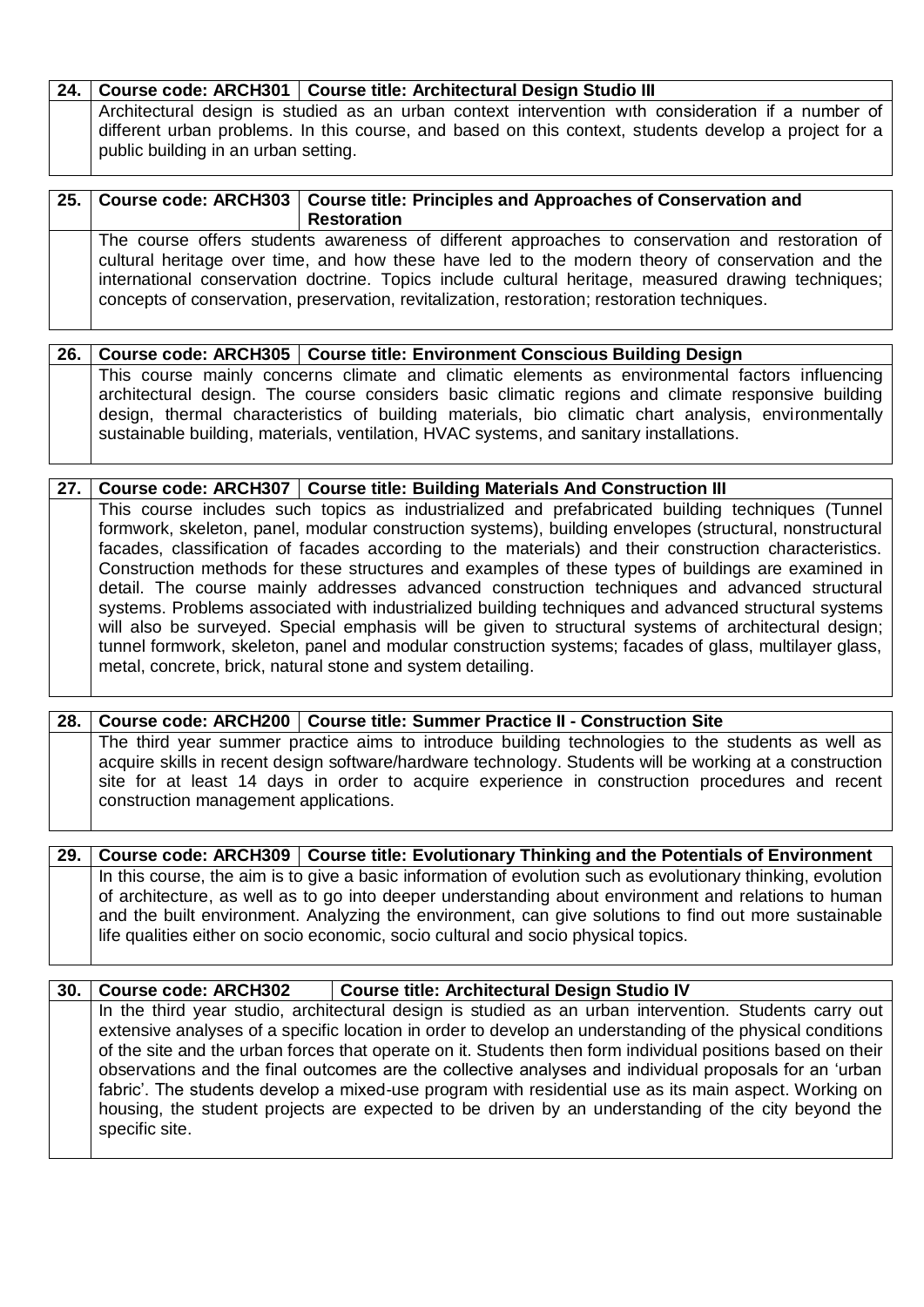# **31. Course code: ARCH304 Course title: Introduction to Urban Design**

This practical course aims at providing students with the skills to think and design on various scales from architectural to urban, in parallel with Architectural Design Studio IV. Most of the fundamental concepts of land improvement & urban development are included in the course, along with basic concepts of urban design.

**32. Course code: ARCH306 Course title: Sensory Architecture: Light and Sound** The main principles of artificial lighting system design (light sources, luminaires, control mechanism) will be introduced. Definitions and related standards on visual comfort will be analyzed. Energy efficiency and lighting energy performance of buildings will be analyzed. Architectural acoustics will be introduced. Fundamental acoustics terminology will be taught. Noise control, sound isolation, volume acoustics, sound amplification will be discussed.

| $-33.$ |                                                                                                         | Course code: ARCH308   Course title: Advanced Computer Applications  |
|--------|---------------------------------------------------------------------------------------------------------|----------------------------------------------------------------------|
|        | This course aims to develop 3D presentation models, effectively rendered and situated in a context that |                                                                      |
|        | is landscaped and designed with appropriate form, structure, materials and objects. Rendering involves  |                                                                      |
|        |                                                                                                         | the appropriate use of materials, lights, background and animations. |

| 34. Course code: ARCH310   Course title: Vernacular Architecture                                                     |
|----------------------------------------------------------------------------------------------------------------------|
| Theories and principles of vernacular architecture – influence of climate, geographical features,                    |
| $\mid$ occurrences of disasters and social cultural setup – vernacular architecture in different regions of – $\mid$ |
| vernacular style of Anatolia, Asia, India, Iran, etc., evolution of form, construction materials and                 |
| techniques of regional architecture.                                                                                 |

# **35. Course code: ARCH401 Course title: Architectural Design Studio V**

This course promotes conceptual and productive design skills, and cultivates an understanding of the relationship between design information and construction information. The class focus is on the strategies and techniques of integration, in particular building systems, and responding to changes in environmental conditions with various materials and fabrication technologies.

## **36. Course code: ARCH403 Course title: Professional Issues in Architecture**

This course emphasizes practical aspects of professional practice and includes legislation and regulations governing architecture, professional ethics and academic integrity and ethical issues in academia and research, the rights and responsibilities of those involved in construction projects, regulations for the design and construction of buildings, common forms of agreements, tenders and contracts, bonds and insurance, specification writing, building costs, and the organization and the administration of an architect's office.

## **37. Course code: ARCH405 Course title: Research Methods**

This course aims to prepare students for graduation projects by analyzing the site locations, topics and other factors, which affect their final design projects. It surveys architectural research methods that use primary and secondary sources and materials to study historical and contemporary issues involved in the built environment. Academic integrity and ethical issues in academia and research.

| 38. | Course code: ARCH407   Course title: Working Drawings                                                                                                                                                                                                                                                                                                                                                              |
|-----|--------------------------------------------------------------------------------------------------------------------------------------------------------------------------------------------------------------------------------------------------------------------------------------------------------------------------------------------------------------------------------------------------------------------|
|     | The purpose of this course is to provide students with the ability to produce detailed working drawings<br>(two-dimensional) with the aid of a computer. In this course, students will be familiarised with working<br>drawing systems for professional use and to the systematics of drawing a project that could be realized<br>in the real world and interpreted by those who would need to be able to read it. |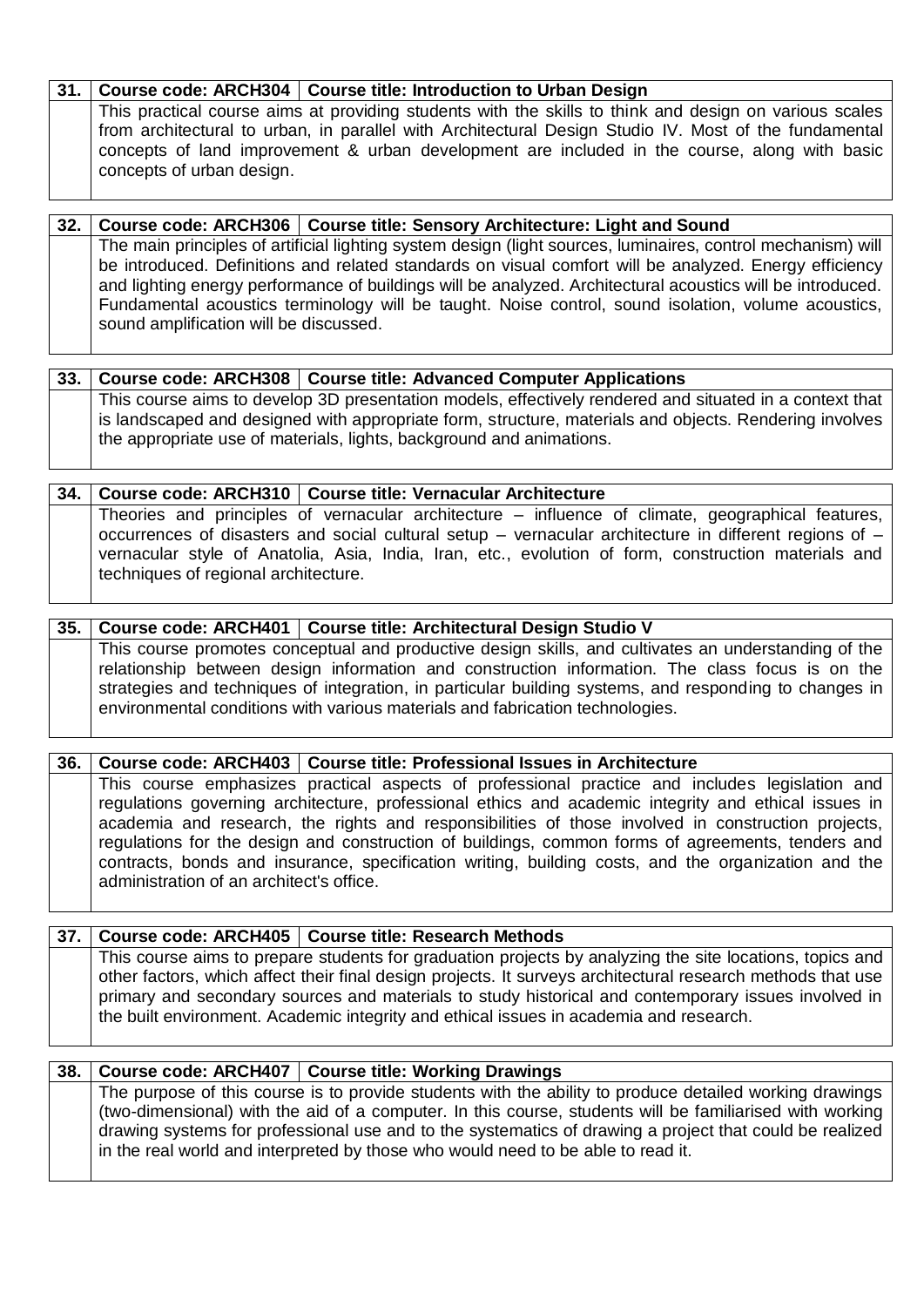# **39. Course code: ARCH300 Course title: Summer Practice III - Architectural Office**

The fourth year summer practice provides a platform for students to acquire skills in recent design software/hardware technology. Students work in an architectural office and contribute to different projects to experience design development processes, client relations, and official works during the assigned period (20 days).

| 40. l | Course code: ARCH402   Course title: Architectural Design VI                                                                                                                                                                                     |  |
|-------|--------------------------------------------------------------------------------------------------------------------------------------------------------------------------------------------------------------------------------------------------|--|
|       | This studio course makes students utilize various skills for organizing complex architectural functions. In<br>doing so, students are asked to develop their proposals based on site analysis, case-studies from                                 |  |
|       | ARCH405 course, as well as various design exercises addressing specific components such as<br>structural systems, materials and light utilization. In this final studio course, students are expected to<br>develop their designs independently. |  |

#### **41. Course code: ARCH404 Course title: Construction Management and Economical Issues in Architecture** During this course managerial and economic decisions at different levels (sector, firm, project, operational) of the building production process are introduced. Design and construction firm's relations and organizational patterns will also be examined. The most important parts of the course relate to evaluation of building investments, feasibility studies, project delivery systems, organizational structures and cost management or cost estimation. Time and resource management estimation, planning and control, site management and planning are also surveyed. Risk management and risk planning and control are also discussed, along with the role of architects in different stages of the production process and within the context of construction laws and regulations.

# **AREA ELECTIVE COURSES**

| 42. |                                                                                                            | Course code: ARCH210   Course title: Art and Ideas in Landscape Architecture                                |
|-----|------------------------------------------------------------------------------------------------------------|-------------------------------------------------------------------------------------------------------------|
|     |                                                                                                            | The purpose of this introductory course is to instill an understanding of the profession of landscape       |
|     | architecture, a profession defined as an art and science of planning or designing on the land, arranging   |                                                                                                             |
|     | and creating spaces and objects in a landscape for human use.                                              |                                                                                                             |
|     |                                                                                                            |                                                                                                             |
| 43. |                                                                                                            | Course code: ARCH213   Course title: Interior Design for Architects                                         |
|     |                                                                                                            | This course is the introduction to the basics of interior design, to create basic understanding how         |
|     |                                                                                                            | interior design deals with. The details about the form, scale, proportion, light color, texture, materials  |
|     | and furniture's will be investigated. Perception of space will be important according to factors of style, |                                                                                                             |
|     |                                                                                                            | aesthetics, safety and re-use will be dealt with this course.                                               |
| 44. |                                                                                                            | Course code: ARCH309   Course title: Evolutionary Thinking and the Potentials of Environment                |
|     |                                                                                                            | The main concepts of the evolutionary thinking and potentials of environment to give a basic                |
|     |                                                                                                            | information of evolution such as evolutionary thinking, evolution of architecture. Beside this it also goes |
|     |                                                                                                            | in to deeper understanding about environment and relations to human and a built environment.                |
|     |                                                                                                            | Analyzing the environment, can give solutions to find out more sustainable life qualities either on socio   |
|     | economic, socio cultural and socio physical topics.                                                        |                                                                                                             |
| 45. |                                                                                                            | Course code: ARCH310   Course title: Vernacular Architecture                                                |
|     |                                                                                                            | Theories and principles of vernacular architecture – influence of climate, geographical features,           |
|     |                                                                                                            | occurrences of disasters and social cultural setup - vernacular architecture in different regions of -      |
|     |                                                                                                            | vernacular style of Anatolia, Asia, India, Iran, etc. evolution of form, construction materials and         |
|     | techniques of regional architecture.                                                                       |                                                                                                             |
|     |                                                                                                            |                                                                                                             |
| 46. |                                                                                                            | Course code: ARCH311   Course title: Cinematographic Perception and Architecture                            |
|     |                                                                                                            | Cinema's holistic approach provides and unrevealed form of spatial and urban modelling of the real          |
|     |                                                                                                            | world, encompassing weather, comfort, aspirations, dreams, nightmares, social spatial and cultural          |
|     |                                                                                                            | conditions. As Patrick KIELLER mentioned 'In film, one can explore the space of past in order to better     |
|     | anticipate the space of future.                                                                            |                                                                                                             |
| 47. |                                                                                                            | Course code: ARCH411   Course title: History of Urban Image                                                 |
|     |                                                                                                            | This course provides an overview of the development of urban image, explores how the way we think           |
|     |                                                                                                            | about urban areas has evolved over time, and reflects on how both continue to inform the modern             |